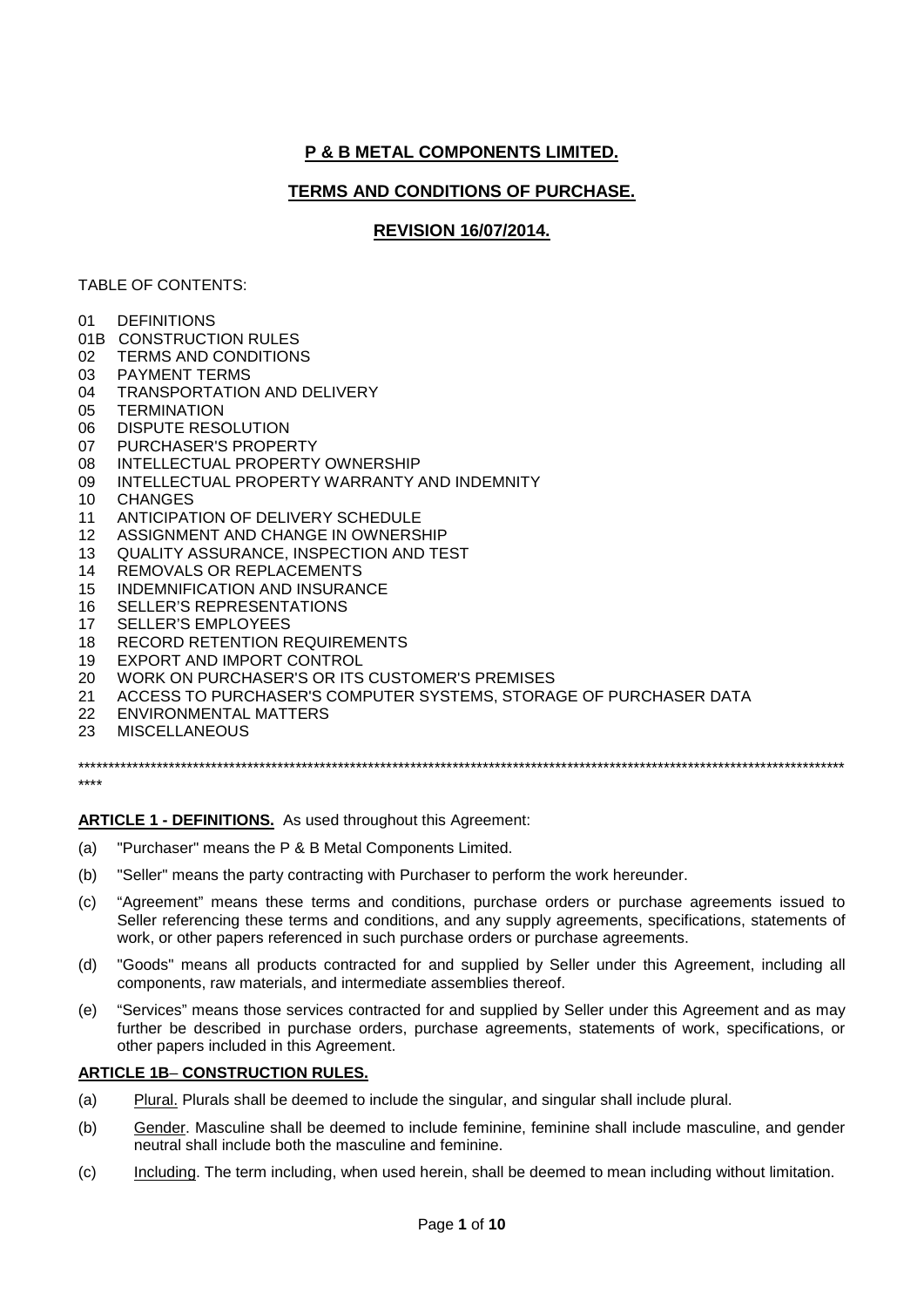(d) Headings. The heading designations are supplied for convenience only, and may not accurately or fully describe all of the requirements of a section. The headings or sub-headings do not limit or modify the scope and applicability of the sections.

**ARTICLE 2 - TERMS AND CONDITIONS.** Either Seller's written acknowledgement or Seller's full or partial performance under this Agreement, whichever occurs first, will constitute acceptance of this Agreement. Any acceptance of this Agreement by Seller is limited to acceptance of the express terms of the offer set forth in this Agreement. Any proposal for additional or different terms is rejected unless accepted in writing by the Purchaser. Additional or differing terms or conditions proposed by seller or included in seller's acknowledgment hereof are hereby objected to by purchaser and have no effect unless expressly accepted in writing by purchaser.

Supplier acknowledges and confirms that: (1) it has had an opportunity to carry out a thorough due diligence exercise in relation to the requirements of this Agreement and has asked the Purchaser all the questions it considers to be relevant for the purpose of establishing whether it is able to provide the Goods and Services in accordance with the terms of this Agreement; (2) it has received all information requested by it from the Supplier to enable it to determine whether it is able to provide the Goods and Services in accordance with the terms of this agreement; (3) it has made and shall make its own enquiries to satisfy itself as to the accuracy and adequacy of any information supplied to it by or on behalf of the Purchaser pursuant to this Article 2; (4) it has raised all relevant due diligence questions with the Purchaser before entering into this agreement; (5) the terms of this agreement have been specifically negotiated; and (6) it has entered into this agreement in reliance on its own due diligence.

## **ARTICLE 3 -PAYMENT TERMS.**

- (a) Unless otherwise stated or agreed, the Purchaser will pay the full invoiced amount to Seller within sixty (60) days "end of month" from the Payment Start Date. Payment Start Date shall be the later of (a) the date performance is requested by Purchaser (e.g., in a part schedules report (Goods) or statements of work (Services)), (b) the material received date as identified in Purchaser's computer system, or (c) the invoice date (which shall not be earlier than the date of complete performance). Settlement and invoicing must be in a paper format acceptable to Purchaser. Seller must provide banking information.
- (b) Taxes. All sums payable under this Agreement shall be exclusive of VAT or other sales tax, which shall (if applicable) be payable by the Purchaser.
- (c) Set-off. Purchaser shall be entitled to set off any amount owing from Seller to Purchaser or to any of Purchaser's affiliated companies against any amount payable under this Agreement.

## **ARTICLE 4 -TRANSPORTATION AND DELIVERY.**

- (a) Goods covered by this Agreement shall be shipped in accordance with ICC Incoterms, 2000 Edition. Unless otherwise specified on the face of the order, the applicable shipping and delivery Incoterms will be FCA (named place). In any event, title to Goods shall pass to Purchaser on the title passage date (earlier of the Manufacturing Required Date (MRD) or the use date, unless Goods are delinquent to the MRD, in which case title passage shall occur upon arrival of such Goods at the specified delivery location). Purchaser insures all Goods for which it accepts risk of loss while such Goods are in transit. Therefore, Seller shall not declare any insurance value on such Goods shipped via any carrier.
- (b) Seller shall release rail or truck shipments at the lowest released valuation permitted in the governing tariff or classification. Purchaser will pay no charges for unauthorized transportation. Any unauthorized shipment, which results in excess transportation charges, must be fully prepaid by the Seller. If Seller does not comply with the stated delivery schedule, Purchaser may, in addition to any other right, which Purchaser may have, require delivery by fastest way. The charges resulting from this mode of transportation must be fully prepaid and the Seller must absorb the full cost of the shipment.

### **ARTICLE 5 -TERMINATION.**

(a) Delay and Default. In the event Seller for any reason anticipates any difficulty in complying with the required delivery date or any of the other requirements of this Agreement, Seller shall promptly notify Purchaser in writing. In the event of a delivery delay, non-delivery or any other default by Seller in meeting its obligations under this Agreement, Purchaser (without prejudice to other rights its may have in law or in equity) may terminate this Agreement without further compensation to Seller, and Purchaser's rights will be (i) for Goods, in accordance with English law including the Sale of Goods Act 1979, Supply of Goods and Services Act 1982, Sale and Supply of Goods Act 1994, and the Sale and Supply of Goods to Consumers Regulations 2002, where applicable (or if Seller is located in the U.S., in accordance the New York Uniform Commercial Code); (ii) for Services, Purchaser may procure, upon such terms and from any source or service provider as it shall deem appropriate, supplies or services similar to those terminated, in which case Seller shall continue performance of such order to the extent not terminated and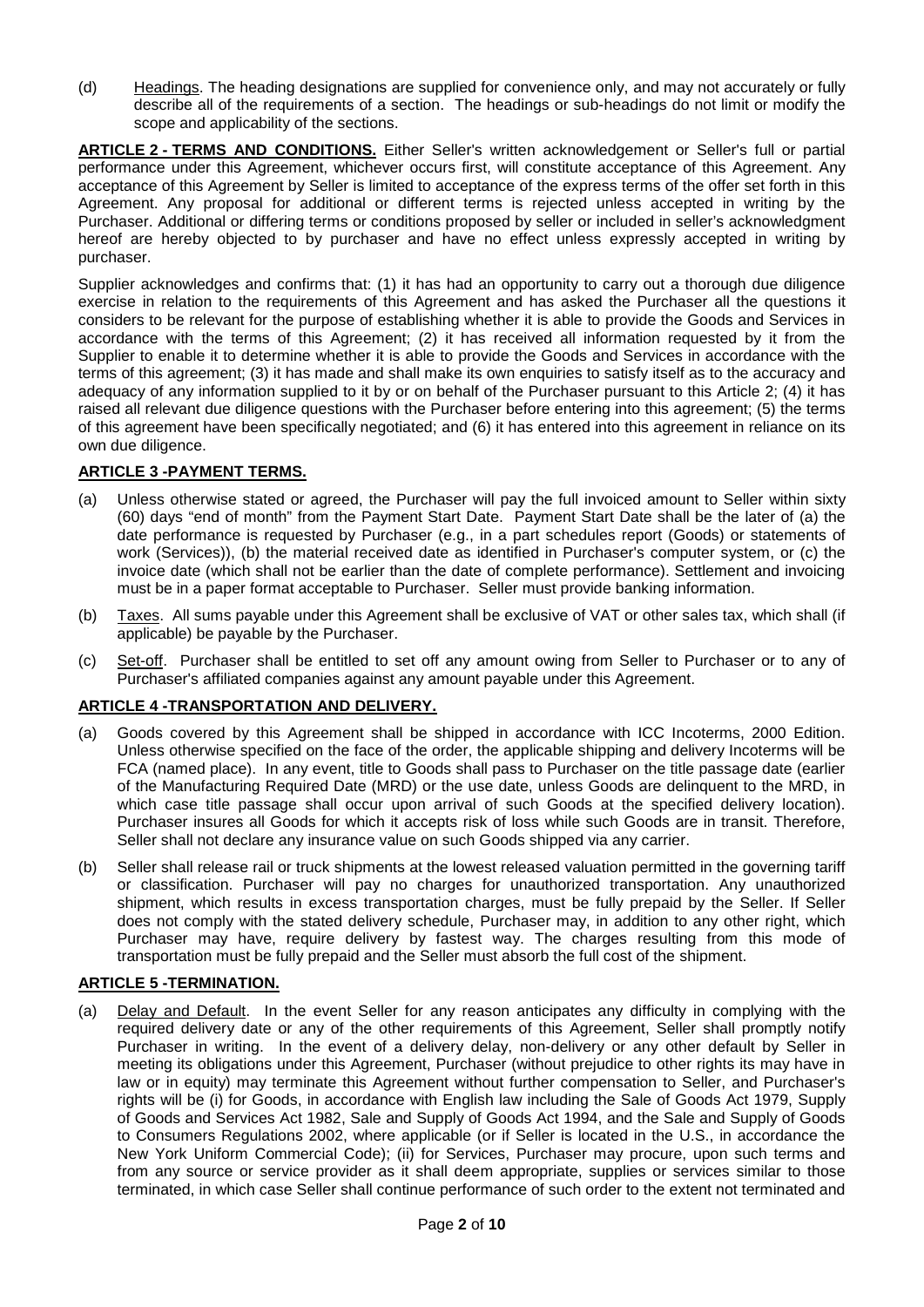shall be liable to Purchaser for any excess costs for Purchaser's procurement of such similar supplies or services. If Purchaser has made any progress payments under this Agreement, Seller shall refund to Purchaser any such payments immediately upon termination.

(b) Termination for Convenience. Purchaser may terminate all or any part of this Agreement for convenience at any time after notice specifying the extent of termination and the effective date. After receipt of notice of termination, unless otherwise directed by Purchaser, Seller shall immediately: (1) stop work as directed in the notice; (2) place no further subcontracts or orders for materials, services, or facilities, except as necessary to complete the continued portion of the Agreement; and (3) terminate all subcontracts to the extent they relate to work terminated. Seller shall continue any work not terminated. After termination, Seller shall submit a final termination settlement to Purchaser in the form prescribed by Purchaser. In the event that Purchaser wrongfully terminates this Agreement under paragraph (a), in whole or in part, such termination becomes a termination for convenience under this paragraph (b).

In no event shall Purchaser be liable for lost or anticipated profits, or unabsorbed indirect costs or overhead, or for any sum in excess of the total Agreement price. Seller's termination claim shall be submitted within ninety (90) days from the effective date of the termination.

#### **ARTICLE 6 - DISPUTE RESOLUTION.**

- (a) Arbitration. If any dispute arises relating to this Agreement, the parties will endeavor to resolve the dispute amicably, including by designating senior managers who will meet and use commercially reasonable efforts to resolve any such dispute. If the parties' senior managers do not resolve the dispute within sixty (60) days of first written request, either party may request that the dispute be settled and finally determined by binding arbitration. If Purchaser is located in European Union, the arbitration will be conducted in accordance with the rules of the London Court of Arbitration. If the Purchaser is located in the United States, arbitration will be conducted in accordance with the Commercial Arbitration Rules of the American Arbitration Association. In either case, arbitration will be at a mutually agreed location, by one or more arbitrators appointed in accordance with the applicable rules. The arbitrator(s) will have no authority to award punitive damages, attorney's fees and related costs or any other damages not measured by the prevailing party's actual damages, and may not, in any event, make any ruling, finding or award that does not conform to the terms and conditions of the Agreement and applicable law. The award of the arbitrator(s) will be final, binding and non-appealable, and judgment may be entered thereon in any court of competent jurisdiction. All statements made or materials produced in connection with this dispute resolution process and arbitration are confidential and will not be disclosed to any third party except as required by law or subpoena. Except as specified in paragraph (c) below, the parties intend that the dispute resolution process set forth in this Article will be their exclusive remedy for any dispute arising under or relating to this Agreement or its subject matter.
- (b) If Seller is located outside of the European Union or United States, the terms set forth in paragraph (a) above apply, except disputes shall be finally settled under the rules of the International Chamber of Commerce, in a mutually agreed location.
- (c) Exception. Either party may at any time, without inconsistency with this provision, seek from a court of competent jurisdiction any equitable, interim, or provisional relief to avoid irreparable harm or injury. This provision will not apply to and will not bar litigation regarding claims related to a party's proprietary or intellectual property rights, nor will this provision be construed to modify or displace the ability of the parties to effectuate any termination contemplated by this Agreement.

### **ARTICLE 7 - PURCHASER'S PROPERTY.**

- (a) All tangible and intangible property furnished to Seller by Purchaser, or paid for in whole or in part by Purchaser ("Purchaser's Property") shall be and remain the personal property of Purchaser, and, unless otherwise agreed to in writing by Purchaser shall be used by Seller solely to render Services or provide Goods to Purchaser. Such property shall be plainly marked or otherwise adequately identified by Seller as being the property of Purchaser and shall be safely stored apart from Seller's property. Purchaser's Property while in Seller's custody or control shall be held at Seller's risk and shall be insured by Seller for replacement cost with loss payable to Purchaser. Such property shall be subject to removal at Purchaser's written request, and Seller shall deliver it to Purchaser in the same condition as originally received by Seller, reasonable wear and tear excepted.
- (b) Purchaser hereby grants Seller a license to use Purchaser's Property for the sole purpose of performing its obligations under this Agreement. Purchaser's Property shall not be used, disclosed to others or reproduced for any purpose, including, but not limited to, (1) to provide any part by sale or otherwise, to any person or entity other than Purchaser. Seller may provide Purchaser's Property to Seller's contractors for the sole purpose of assisting Seller in performing its obligations under this Agreement on condition that Seller's contractors agree in writing to the terms of the intellectual property provisions of this Agreement for the Purchaser's benefit. This license is non-assignable and may be terminated with or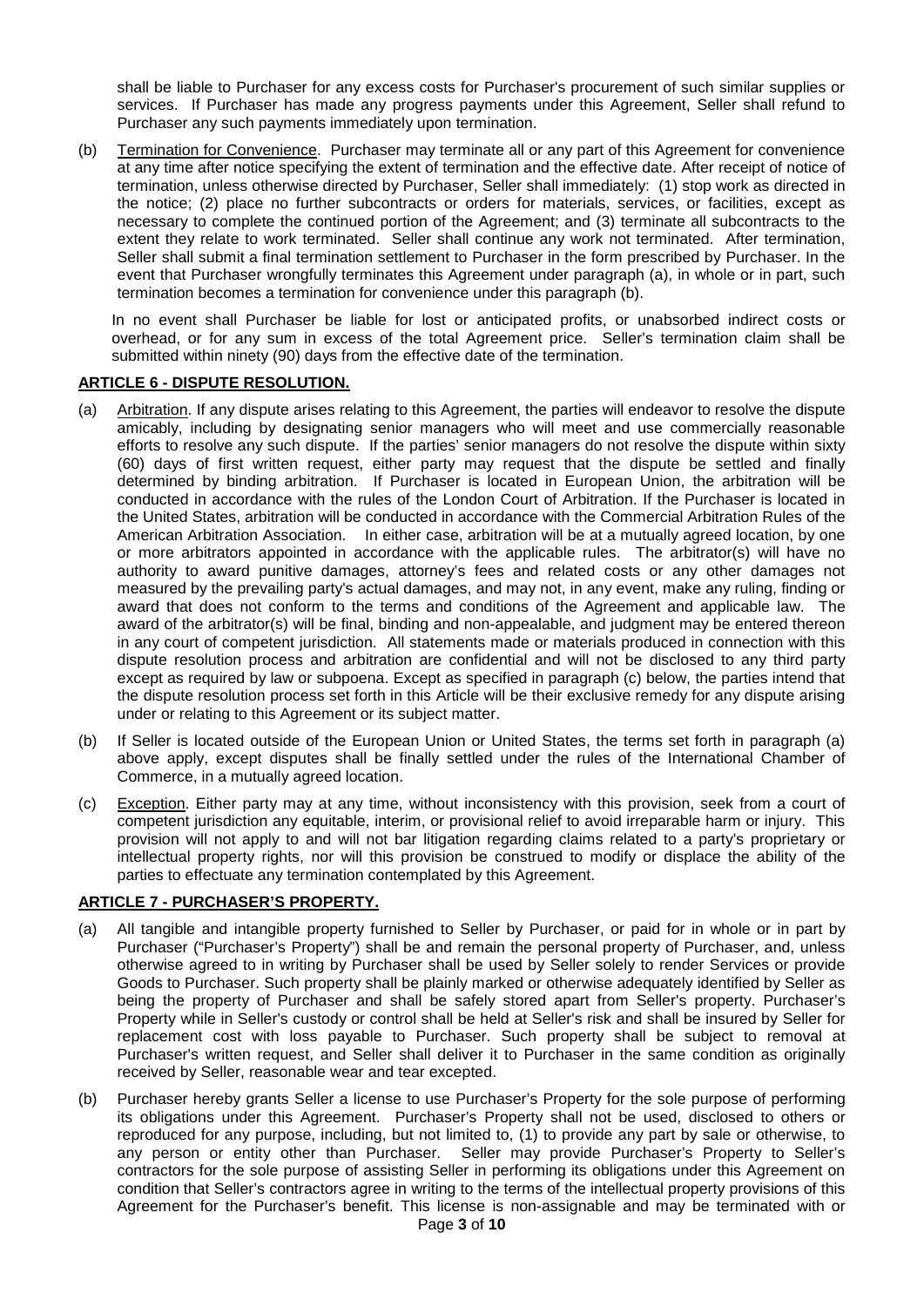without cause by Purchaser at any time. All Purchasers' Property shall be deemed proprietary to Purchaser, whether or not marked with any restrictive legend.

## **ARTICLE 8 -INTELLECTUAL PROPERTY OWNERSHIP.**

- (a) Purchaser shall be entitled to full ownership of all data, information, inventions, or discoveries, whether patented or unpatented ("IP"), conceived or first actually reduced to practice in the performance of this Agreement. Purchaser shall also be entitled to full ownership of all IP, related in any way to the maintenance, repair or overhaul of Goods supplied by Seller, or Services performed by Seller, under this Agreement. Seller will assign and to Purchaser all such IP and all intellectual property rights thereto. Seller further agrees to provide reasonable assistance to Purchaser, at Purchaser's expense, for securing all such intellectual property rights.
- (b) The Seller agrees to promptly disclose any IP to Purchaser and cooperate with Purchaser in obtaining, at Purchaser's expense, any intellectual property rights Purchaser deems necessary. Seller will procure from its employees, at Seller's sole expense, the execution of all patent applications, assignments and other instruments necessary for the procurement of patents and to the vesting of title thereto in Purchaser.
- (c) All copyrightable IP, which is created by Seller pursuant to this Agreement, shall be deemed "Works Made for Hire", as that phrase is defined under the relevant EU legislation and the UK Copyright, Design and Patents Act 1988, c. 48, as amended, on behalf of Buyer, and Buyer shall own all right, title and interest, including the worldwide copyright, in and to such materials. Purchaser shall become the sole owner of any and all notes, reports, memoranda, and any other information (regardless of the media of expression) made or prepared in connection with any order placed by Purchaser. If by operation of law any of the material is not "Work Made for Hire", then Seller agrees to assign, and hereby assigns, to Purchaser the ownership of such material including all copyrights thereto. Seller shall provide any assistance required to perfect Purchaser's rights under this paragraph.
- (d) If Purchaser notifies Seller that Goods or Services ordered under this Agreement are patented, Seller agrees to mark such Goods or Services with any patent numbers or other markings designated by Purchaser, including updates to such numbers or markings.

### **ARTICLE 9 - INTELLECTUAL PROPERTY WARRANTY AND INDEMNITY.**

- (a) Except as otherwise agreed in writing with Purchaser, Seller warrants that it is not the proprietor of any intellectual property rights (including copyright, trade secret or confidential information, patent, application for patent, industrial design, invention or license right) which would impair or restrict the freedom of Purchaser, or Purchaser's subsidiaries and affiliates, and their respective vendors and customers, to make use of the Goods or Services. In the event that this situation changes, Seller hereby agrees not to assert any such intellectual property rights against Purchaser, Purchaser's subsidiaries and affiliates, and their respective vendors and customers, on account of any use made of such work product (or derivatives or improvements thereof) by any of them. Seller agrees to obtain the same warranty and commitment contained in this article running in favor of Purchaser, Purchaser's subsidiaries and affiliates and their respective vendors and customers from each of Seller's subcontractors.
- (b) Seller shall indemnify, defend, and hold harmless Purchaser, and Purchaser's subsidiaries and affiliates, and their respective vendors and customers, against any actions at law or in equity, and from any claims (including attorneys' fees) arising out of any claim that the manufacture, use, sale, or furnishing of Goods and/or Services constitutes infringement of any intellectual property right. If an injunction should issue, Seller shall procure for Purchaser, and Purchaser's subsidiaries and affiliates, and their respective vendors and customers, the rights to continue using said Goods and/or Services, or modify them in a manner acceptable to Purchaser so they become non-infringing, or with the written approval of Purchaser, remove said Goods and/or Services and refund the purchase price.
- (c) Any compensation which may be claimed by or due to any Seller employee or any Seller's contractor's employee in connection with any information, invention or patent or other intellectual property or intellectual property right, shall be paid solely by Seller, and Seller shall indemnify, defend, and hold harmless, Purchaser and Purchaser's subsidiaries and affiliates, and their respective vendors and customers, against any actions at law or in equity, and from any claims (including attorneys' fees) arising from such claims. If an injunction should issue, Seller shall procure for Purchaser, and Purchaser's subsidiaries and affiliates, and their respective vendors and customers, the rights to continue using the Goods and/or Services supplied by the Seller.

### **ARTICLE 10 - CHANGES.**

(a) Purchaser reserves the right at any time to make changes within the general scope of this Agreement. Such changes may include: (1) drawings, designs or specifications; (2) technical clarifications; (3) artwork;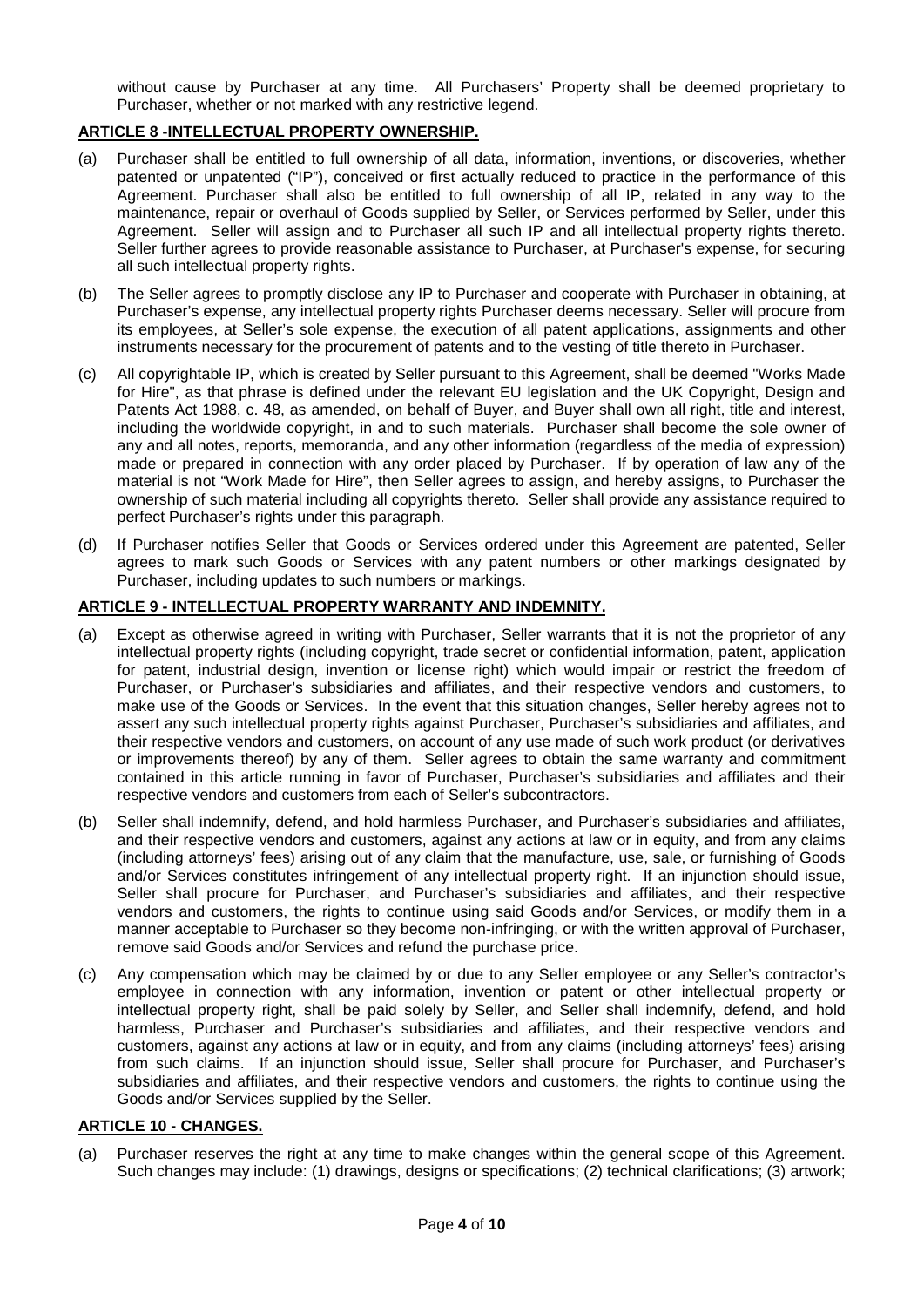(4) quantity; (5) method of shipment or packing; (6) quality; (7) place or time of delivery; or (8) amount of Purchaser's furnished property.

- (b) If any change causes a significant impact on the cost of, or the time required for, performance of any work under this Agreement, an equitable adjustment shall be made in the price or delivery schedule, or both as applicable, in writing. Any Seller claim for adjustment under this article shall be deemed waived unless asserted in writing within twenty (20) days after receipt by Seller of the notice to make the change and may only include reasonable, direct costs that will necessarily be incurred as a direct result of the change.
- (c) Seller shall not proceed to implement any change until Purchaser provides for such change in writing.
- (d) Nothing in this section, including any disagreement with Purchaser as to the equitable adjustment to be made, shall excuse Seller from proceeding with the Agreement as changed.

**ARTICLE 11 - ANTICIPATION OF DELIVERY SCHEDULE.** It is Seller's responsibility to comply with its scheduled lead times but not to anticipate Purchaser's requirements. Any material commitments or production arrangements made by Seller in excess of the amount or in advance of the time necessary to meet schedules that are within lead time shall be at Seller's sole risk and expense. Goods shipped to Purchaser in advance of scheduled lead times may be returned to Seller at Seller's expense.

### **ARTICLE 12 - ASSIGNMENT AND CHANGE IN OWNERSHIP.**

- (a) Assignment. Any assignment or attempt to assign or subcontract Seller's obligations under this Agreement without the advance written consent of Purchaser shall be null and void and shall give Purchaser the right to terminate this Agreement for default.
- (b) Change in Ownership. If a third party submits a solicited or unsolicited offer to Seller that would result in a Change of Ownership or Control of Seller, as defined below, Seller shall give notice of such offer, including the identity of the offeror, to Purchaser as early as commercially practical following Seller's receipt of the offer. Before Seller accepts the offer, it shall give Purchaser an opportunity, within a reasonable time, to advise Seller of its impact on performance of this Agreement. If the Change in Ownership and Control occurs, Purchaser has the right at its discretion to terminate this Agreement. In the event of such termination, Seller agrees to render full cooperation to Purchaser in order to minimize disruption to the Purchaser's program. Pending termination or in lieu of termination, Purchaser may require Seller to provide adequate assurance of performance, including, but not limited to the institution of special controls regarding the protection of Purchaser's proprietary information.

For purposes of this sub-paragraph (b), the terms "Change in Ownership or Control" shall mean any of the following: (1) the sale of equity shares controlling 20% or more of the voting rights in Seller or Seller's parent, (2) the sale, lease, transfer or other disposition of substantially all of the assets of Seller or Seller's parent, (3) a merger, reorganization, consolidation, share exchange, recapitalization, business combination, liquidation or dissolution or similar transaction, (4) a tender offer or exchange offer for any of the outstanding shares of capital stock of Seller or Seller's parent, (5) a sale by Seller of the assets relating to the product Seller produces or will produce for Purchaser, or (6) any public disclosure of a proposal or plan or intention to do any of the foregoing.

### **ARTICLE 13 - QUALITY ASSURANCE, INSPECTION AND TEST.**

- (a) Seller shall be responsible for the specific quality, performance, productivity provisions, and documentation requirements, if any, set forth in this Agreement. This shall include, but not be limited to the requirements of the Purchaser's "RMS" lisitings. In addition, Seller shall be responsible for imposing the applicable quality assurance requirements on its subcontractors. Purchaser shall have the right to conduct quality audits and to perform or witness inspections or tests of the Goods or Services furnished hereunder at Seller's facility (or elsewhere) at any time during manufacture and prior to shipment, at no charge to Purchaser.
- (b) The Seller agrees to use only experienced, trained and qualified employees in the performance of its obligations under this Agreement and all Services performed must be of first class quality and workmanship.
- (c) Notwithstanding Purchaser's right to audit in paragraph (a) above, all Goods and Services supplied under this Agreement shall be received subject to Purchaser's right of inspection, count, testing, acceptance and/or rejection per the technical specifications. Payment for Goods and/or Services delivered hereunder shall not constitute acceptance thereof, and all payments against documents shall be made with a reservation of rights by Purchaser for defects in Goods and/or Services, including, without limitation, defects apparent on the face thereof. The making of, or failure to make, any inspection or acceptance of the Goods or Services shall in no way impair Purchaser's right to reject nonconforming Goods or Services or to avail Purchaser of any other remedies to which it may be entitled.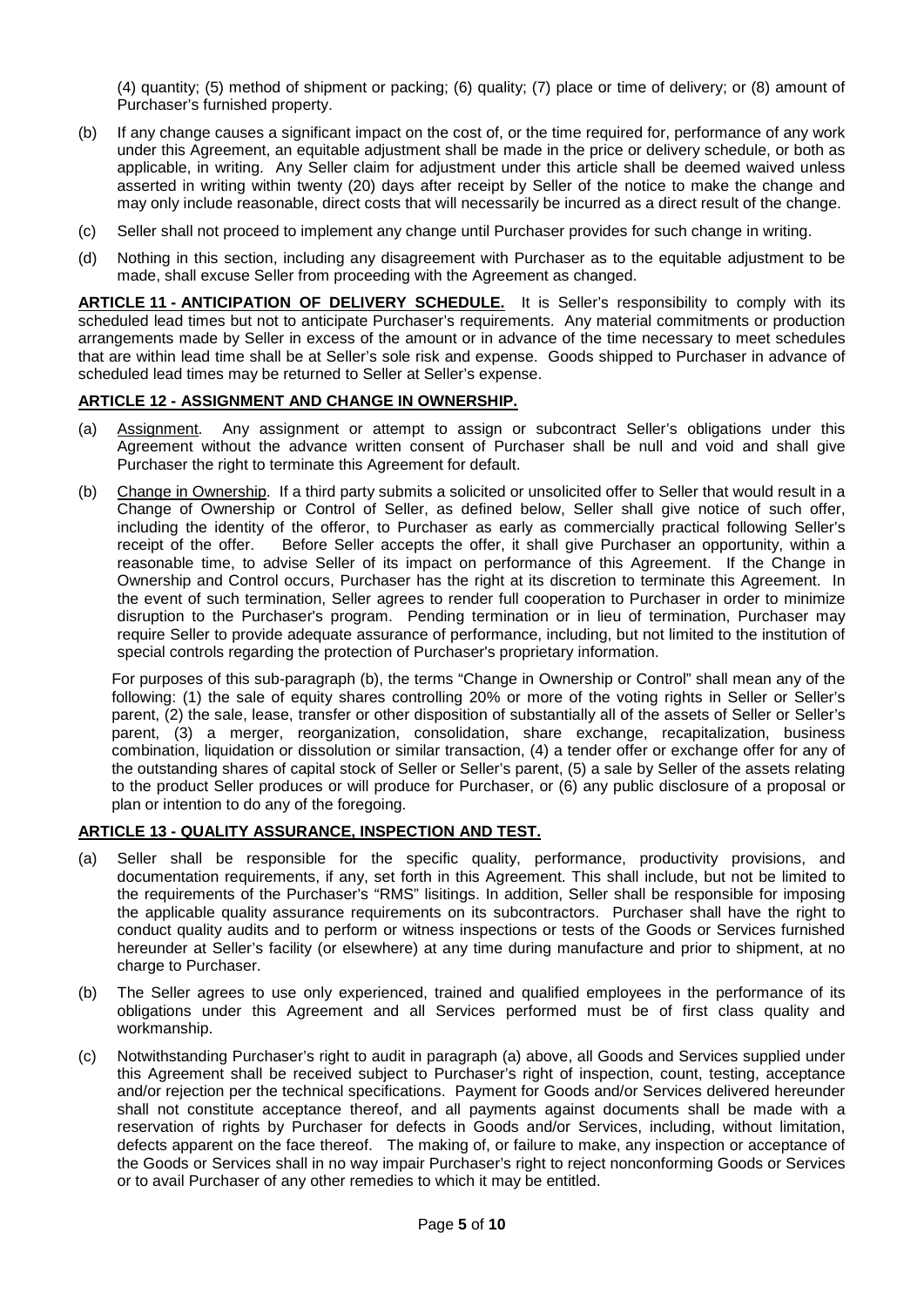Seller certifies that it shall provide and maintain quality control, inspection, and process control systems in accordance with Purchaser's then current specification for supplier quality product requirements, as applicable. Seller will maintain Objective Evidence of its conformance with this paragraph. Objective Evidence means any statement of fact pertaining to the quality of a product or service based on observations, measurements or tests that can be fully verified. Evidence must be expressed in terms of specific quality requirements or characteristics. These characteristics are identified in drawings, specifications, and other documents that describe the item, process, or procedure.

### **ARTICLE 14 - REMOVALS OR REPLACEMENTS.**

- (a) Seller agrees that, notwithstanding the provisions of any warranties, expressed or otherwise, negotiated with respect to Goods purchased from Seller by Purchaser or Purchaser's customer, Seller shall reimburse Purchaser for labor and material cost, including overhead and general and administrative expense reasonably incurred by Purchaser in connection with:
	- i) The unscheduled removal and/or replacement of such Goods or components thereof from a higher level assembly due to failure of such Goods to conform to requirements of this Agreement or defective material, workmanship or design; or
	- ii) Any such removal of said Goods at Seller's request; or
	- iii) Any such removal of said Goods required due to any previously required changes to said Goods that Seller has failed to incorporate.
- (b) This remedy is not exclusive and shall not be in lieu of any other remedy available at law, in equity or under this Agreement.

## **ARTICLE 15 -INDEMNIFICATION AND INSURANCE.**

- (a) Indemnification. Seller shall defend, indemnify, and hold harmless the Purchaser, its directors, officers, employees, agents representatives, successors and assigns (each an "Indemnified Party"), whether acting in the course of their employment or otherwise, against any actions at law or in equity, and from any claims (including legal fees) arising from any act or omission of Seller, its agents, employees, or subcontractors, or from any conditions of real or personal property of Seller, except to the extent attributable to the gross negligence of Purchaser. An Indemnified Party shall have the right to participate in the selection of counsel and Seller shall not enter into any settlement agreement that contains any admission of liability on the part of Purchaser and/or any other Indemnified Party.
- (b) Insurance. Seller shall obtain and keep in force for the benefit of the Seller and Purchaser the following insurance, with minimum limits as set forth below:
	- i) Comprehensive General Liability in accordance with statutory requirements;
	- ii) Comprehensive Automobile Liability –Bodily injury/property damage covering all vehicles used in connection with the Goods in the amount of \$1,000,000 combined single limit each occurrence;
	- iii) Statutory Workers' Compensation and or Employer's Liability as required by state or country law with a minimum limits of \$5,000,000 each accident / \$5,000,000 each disease / \$5,000,000 policy limit.

If insurance coverage is maintained in Seller's local currency, the amounts stated above shall be applicable based upon the exchange rates set forth in a reputable listing of currency exchange rates, such as the Wall Street Journal.

(c) Seller shall provide Purchaser with a certificate of insurance evidencing that the required minimum coverage is in effect and that Purchaser is named as an additional insured, provide a waiver of subrogation clause in favor of the Purchaser, and provide that all coverage provided by the Seller shall be primary. Such insurance shall also cover the actions of any subcontractor that Seller may utilize under this Agreement. The insurance provided by Seller hereunder shall have no effect on any obligations imposed upon Seller under this Agreement.

### **ARTICLE 16 -– SELLER'S REPRESENTATIONS.**

(a) Compliance with Laws. Seller acknowledges that Goods and Services procured pursuant to this Agreement will be incorporated into Purchaser's global supply chain and as such are subject to the laws and regulations of Purchaser's and Seller's country and other countries around the world. Seller agrees to comply with all terms and conditions in this Agreement, to the extent such terms apply to Seller. Nothing in this Agreement, however, shall be interpreted or construed to obligate Seller to violate the laws of Seller's country or other countries where Seller performs work pursuant to this Agreement. Seller represents and warrants that it shall perform all activities required under this Agreement in compliance with all applicable international, EU, national, state and local laws.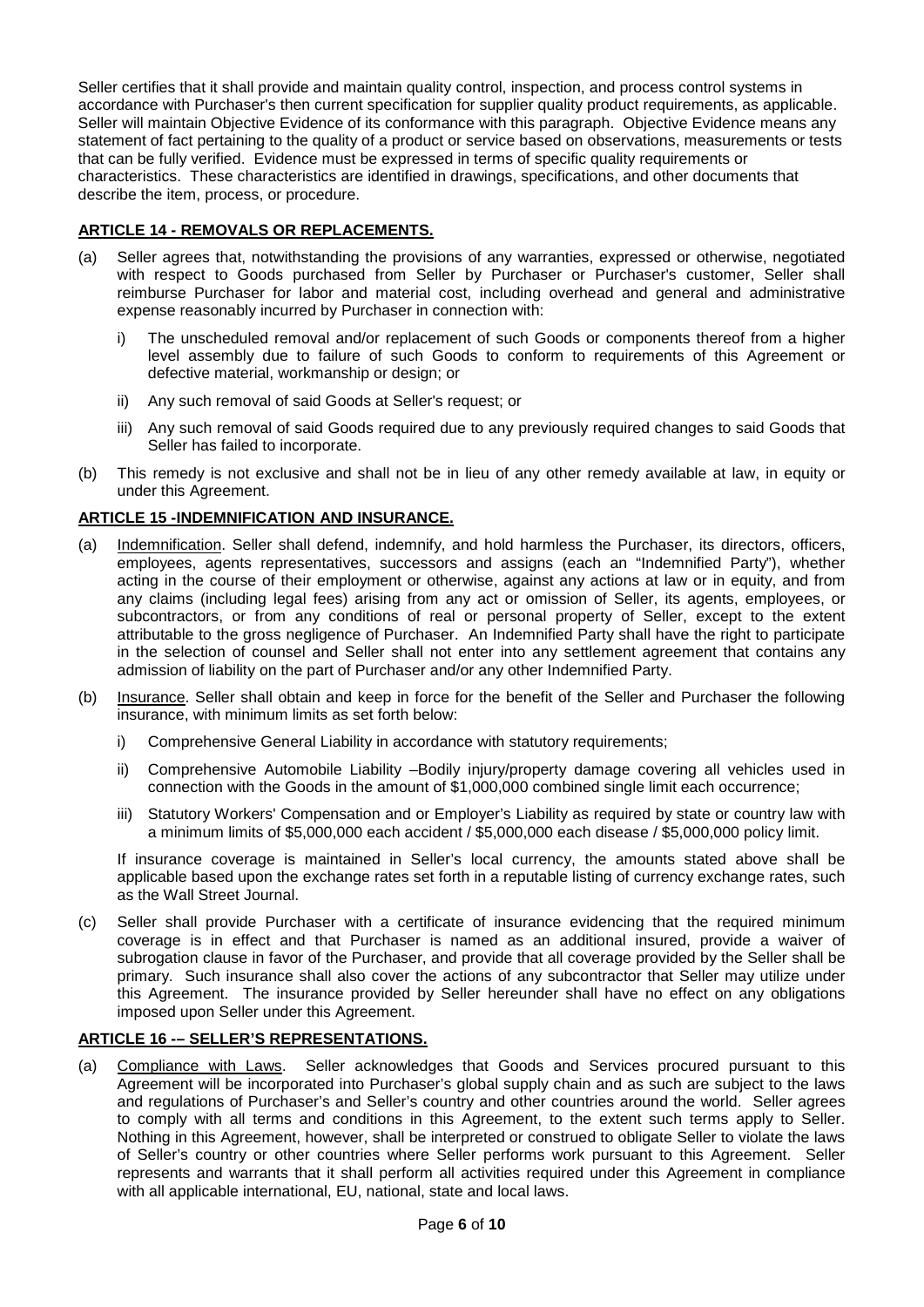- (b) Child or Forced Labor. Seller represents and warrants that no Goods or Services provided under this Agreement will be produced using forced, indentured or convict labor, or the labor of persons in violation of the minimum working age laws of the country of manufacture, or in violation of minimum wage, hour of service or overtime laws of the country of manufacture.
- (c) Nondiscrimination in Employment. Seller represents and warrants that it will not discriminate against any employee or applicant for employment because of race, religion, color, sex, age, disability, national origin, or any other characteristic protected by law.
- (d) Audit rights. Seller shall permit Purchaser or its representatives to have reasonable access to the site(s) where work under this Agreement is performed to assess Seller's compliance with its representations and warranties.

## **ARTICLE 17 - SELLER'S EMPLOYEES**

- (a) Seller's personnel performing services under this Agreement shall remain employees of Seller subject to its right of direction, control and discipline and shall neither become employees of Purchaser nor be entitled to any rights, benefits or privileges of Purchaser employees. As appropriate, Purchaser shall give direction as to the ultimate objective of the project to the Seller. The Seller shall ensure that its personnel adhere to this the terms and policies in this Agreement and that they have the requisite knowledge, training and ability to perform work under this Agreement competently and in accordance with applicable laws and regulations.
- (b) Seller's employees are not authorized to enter into any agreements or to make any commitments financial or otherwise on behalf of Purchaser.

## **ARTICLE 18 - RECORD RETENTION REQUIREMENTS.**

(a) Record Retention. Seller shall maintain complete and accurate records in connection with its performance under this Agreement, including but not limited to, purchase orders or agreements, memoranda of negotiations showing the principal elements of price negotiations, and inspection and test records. Seller must be able to substantiate charges for labor or services with proper time clock cards, time vouchers, or other similar records. Seller shall retain such records for six (6) years after completion of performance under this Agreement.

### **ARTICLE 19 - EXPORT AND IMPORT CONTROL.**

- (a) Compliance with Export Laws. Seller agrees to comply with all applicable government export control laws and regulations.
- (b) Intellectual Property and Export Licenses. In connection with the performance of any work under this Agreement, Seller, at its own cost, shall be responsible for: (1) determining whether, and the extent to which, any foreign or U.S. Government-funded intellectual property, including technical data, that was not provided by Purchaser will be used; (2) if any such foreign or U.S. Government-funded intellectual property will be used, obtaining, on behalf of Purchaser, a license under which the foreign or U.S. Government shall grant to Purchaser the unlimited right to use such intellectual property; (3) determining whether, and the extent to which, export licenses are required for export of all deliverables, whether tangible or intangible, under this Agreement; and (4) obtaining the required export licenses, unless otherwise agreed to by Purchaser. All of Purchaser's obligations under this Agreement are conditional upon the issuance of intellectual property and/or export licenses by the foreign or U.S. Government granting Purchaser the right to use such foreign or U.S. Government-funded intellectual property and/or to export from Seller's country all deliverables, whether tangible or intangible under this Agreement.
- (c) Importer of Record.
	- i) If Seller is importer of record, Seller agrees that Purchaser will not be a party to the importation of the Goods; that the transaction(s) represented by this Agreement will be consummated subsequent to importation; that Seller will neither cause nor permit Purchaser's name to be shown as "importer of record" on any customs declaration; and that, if the Goods must be returned to Seller, Seller agrees to be exporter and to comply with all applicable export regulations.
	- ii) If Purchaser is the importer of record, Seller shall ship the Goods to the port of entry as advised by Purchaser and show proper broker notification on all shipping waybills. Any additional transportation or clearance charges incurred by Purchaser due to non- adherence to this clause will be the responsibility of Seller.
	- iii) Regardless of which party is the importer of record, Seller's shipping cartons and documentation must meet all applicable customs country of origin marking and invoicing requirements. Seller will be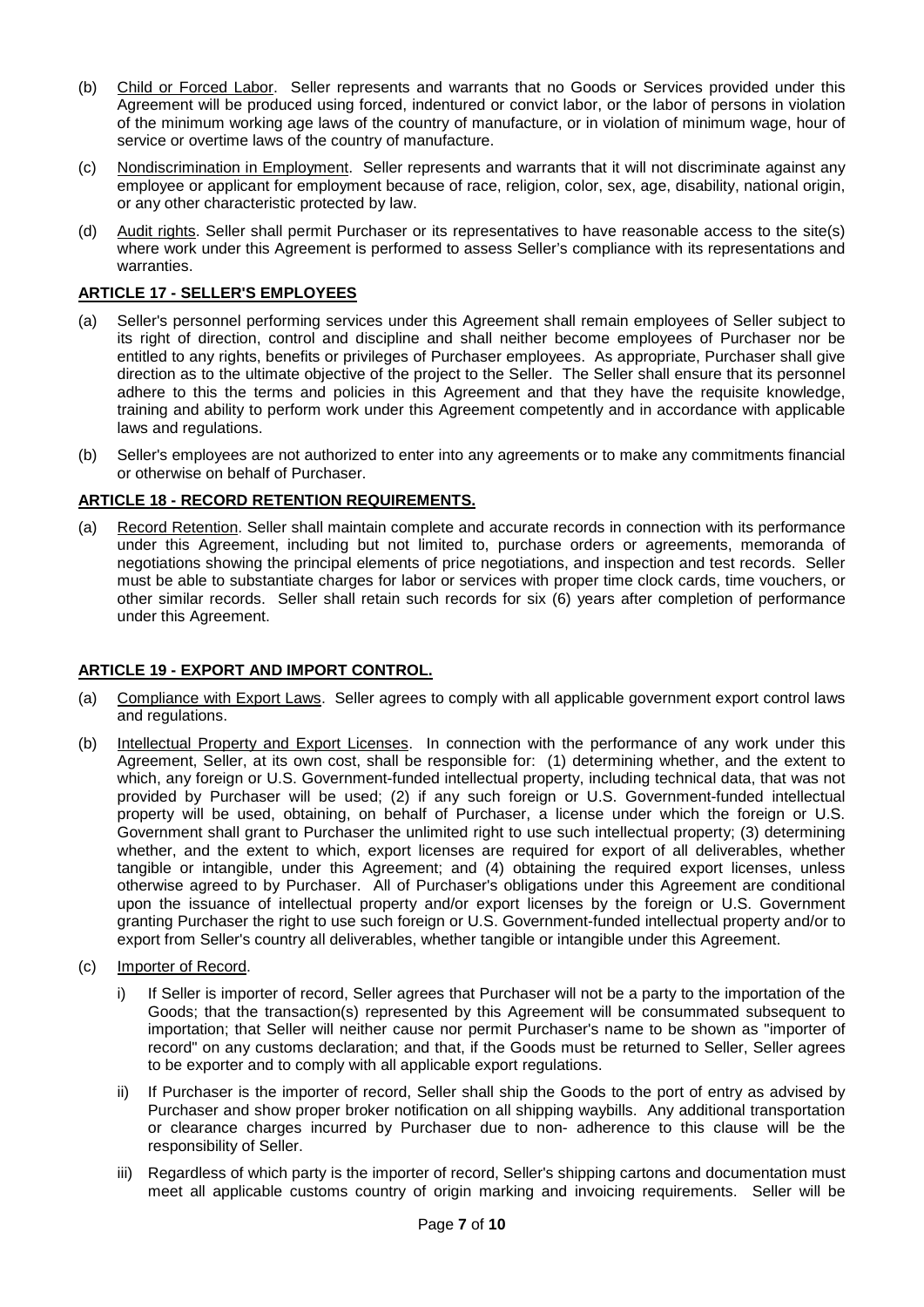responsible for any fines or liabilities resulting from insufficient, improper or negligent invoicing or marking of shipments.

- (d) U.S. Exporter. Unless otherwise agreed by the Purchaser, if Seller is the U.S. exporter for any U.S. origin bailed or purchased material required by Seller to complete this Agreement, in addition to obtaining export licenses as required by Article 19(b) of this Agreement, Seller shall be responsible for authorizing a U.S. freight forwarder.
- (e) Drawback. If Seller is an importer of record, upon request and where applicable, Seller will provide Purchaser customs form 7543 entitled "Certificate of Delivery" properly executed.
- (f) Anti-Dumping. Seller warrants that all sales made hereunder are or will be made at not less than fair value under the U.S. Anti-Dumping law (19 U.S.C. sec 1673 et. seq.), and Seller will indemnify, defend and hold Purchaser harmless from and against any costs or expenses (including but not limited to any anti-dumping duties which may be imposed) arising out of or in connection with any breach of this warranty.

**ARTICLE 20 -WORK ON PURCHASER'S OR ITS CUSTOMER'S PREMISES.** If Seller's work under this Agreement involves operations by Seller on the premises of Purchaser or Purchaser's customer or access to Purchaser's systems or its computers, then:

- (a) Seller shall comply with all of Purchaser's safety and security procedures and shall take all necessary precautions to prevent the occurrence of any injury to person or property during the progress of such work.
- (b) Seller represents and warrants that it will conduct a criminal convictions records investigation of any employee before they are assigned to work on any order that requires that employee to enter Purchaser's or its customer's premises. Where Seller is located in the UK, such investigation shall, at a minimum, take the form of a CRB check and be in accordance with the UK Rehabilitation of Offenders Act (1974). Seller further agrees that it shall not assign any person to perform work on Purchaser's or its customer's premises that has been: (i) convicted as an adult of any of the following: domestic violence, theft, assault, drug possession or any sexual offenses; or convicted as an adult of any felony; convicted of more than two misdemeanors in the past 2 years or 5 misdemeanors in the past 7 years
- (c) Seller shall include this provision in any subcontract placed pursuant to this Agreement where the subcontractor will perform work on Purchaser's or its customer's premises.
- (d) Purchaser reserves the right to deny any of Seller's employees, agents or subcontractors access to its or its customer's premises and/or systems for any reason in Purchaser's sole discretion.

#### **ARTICLE 21 - ACCESS TO PURCHASER'S COMPUTER SYSTEMS AND STORAGE OF PURCHASER DATA.**

- (a) Access to Purchaser's computer systems by Seller, its employees, agents, and subcontractors ("Seller's Personnel") shall be provided only to Seller's Personnel who have been granted a user identification code by Purchaser. Purchaser reserves the right to verify the citizenship status of all Seller's Personnel with such access at any time. Access shall be limited to those systems required for the Seller's Personnel to perform its obligations under this Agreement. Purchaser may revoke access at any time.
- (b) Seller agrees to comply with Purchaser's Information Technology ("IT") Security Guidelines (set forth below) if Seller's Personnel access Purchaser's computer systems and/or maintain Purchaser Data on its computer systems. For purposes of this provision, "Purchaser Data" includes the Data referenced in the Purchaser's Property and Personal Data Protection sections of this Agreement.
- (c) Purchaser's IT Security Guidelines:
	- i) If Seller is given access to Purchaser's computer systems Seller's Personnel shall adhere to the requirements of the Purchaser's IT Rules.
	- ii) If for any reason Seller re-uses or disposes of any Seller equipment containing Purchaser Data, Seller must ensure that all Purchaser Data is physically destroyed or erased (wiped) from Seller's equipment prior to disposal or re-use of the Seller equipment. Seller must render Purchaser Data incapable of being read using standard hardware.
- (d) Purchaser and Seller shall agree in good faith to additional security requirements to render Purchaser/Seller IT environments secure, and Seller shall implement such changes to comply with Purchaser's security guidelines and/or requests.
- (e) Purchaser reserves the right to conduct on-site audits of Seller's facility and practices to determine whether Seller's compliance with this provision.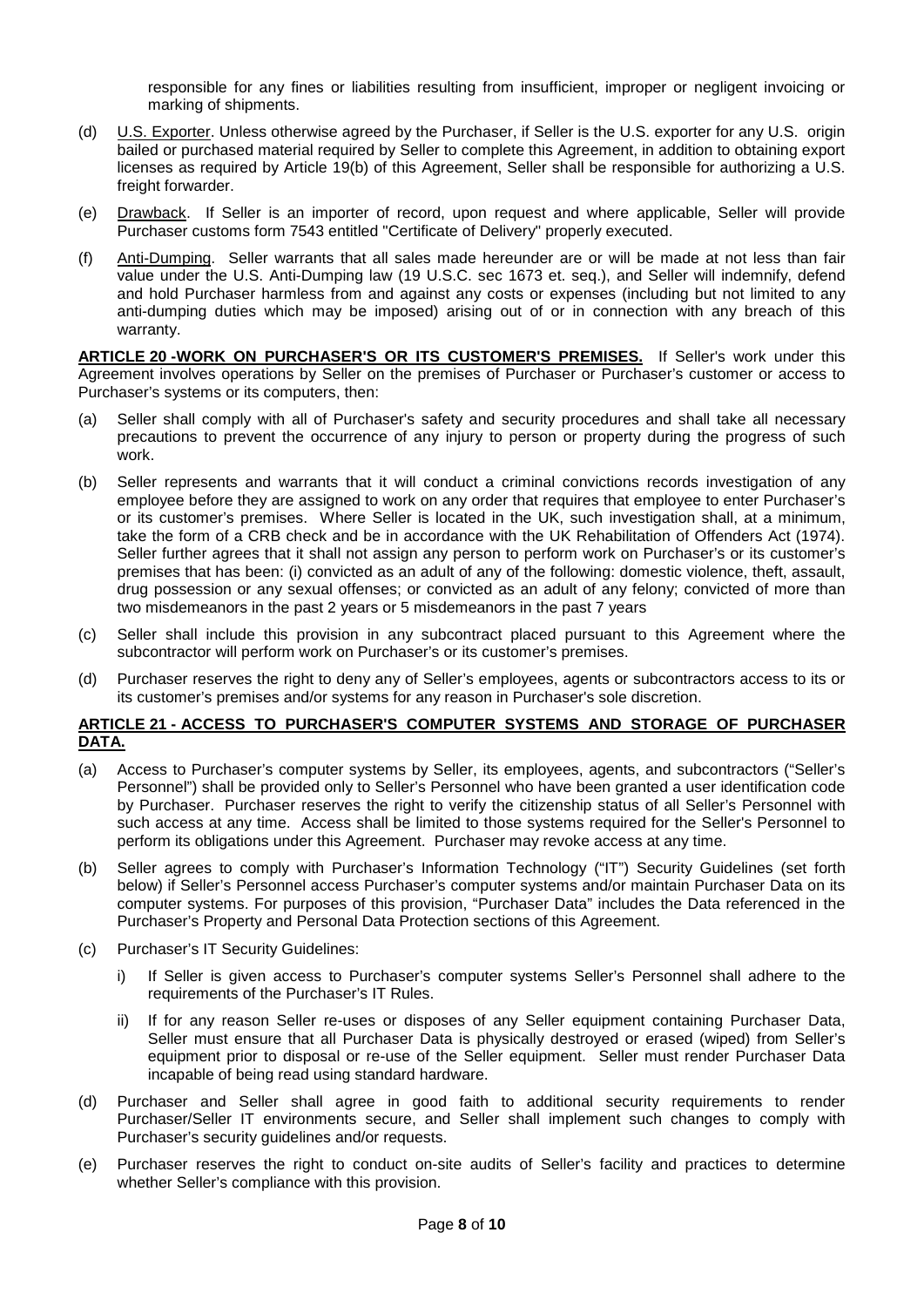## **ARTICLE 22 - ENVIRONMENTAL MATTERS.**

- (a) Seller represents and warrants that it shall perform all obligations under this Agreement in compliance with all applicable national, EU, state/provincial and local environmental, health and safety laws and regulations. From time to time, at Purchaser's request, Seller shall provide certificates to Purchaser in a form and substance acceptable to Purchaser, indicating compliance with the provisions of this article.
- (b) Seller represents and warrants that each chemical substance constituting or contained in Goods is on the list of chemical substances compiled and published by (a) the Administrator of the Environmental Protection Agency pursuant to: the Toxic Substances Control Act (15 USC Section 2601 et seq.) as amended; (b) the European Inventory of Existing Commercial Chemical Substances (EINECS) or the European List of Notified Chemical Substances (ELINCS); or (c) any equivalent lists in any other jurisdictions to which Purchaser informs Seller or Seller knows the Goods likely will be shipped to or through. Seller represents and warrants that each chemical substance constituting or contained in Goods is pre-registered if required, and registered if required, under Regulation (EC) No 1907/2006 ("REACH"), is not restricted under Annex XVII of REACH and if subject to authorization under REACH is authorized for Purchaser's use.
- (c) Seller shall notify Purchaser if it decides not to Preregister or Register substances that will be subject to Preregistration or Registration under REACH and are constituting or contained in Goods at least 12 months before their Registration or Registration deadline. Seller will monitor the publication by the European Chemicals Agency of the list of substances meeting the criteria for Authorization under REACH (the "candidate list") and immediately notify Purchaser if any of the Goods contain a substance officially proposed for listing on the candidate list. Seller shall provide Purchaser with the name of the substance as well as with sufficient information to allow Purchaser to safely use the goods or fulfill its own obligations under REACH.
- (d) Seller represents and warrants that none of the Goods contain any: (1) lead, mercury, cadmium, hexavalent chromium, polybrominated biphenyls (PBB), polybrominated diphenyl ethers (PBDE) or any other hazardous substances the use of which is restricted under EU Directive 2002/95/EC (27 January 2003)(RoHS Directive), now recast as Directive 2011/65/EU (RoHS 2); (2) arsenic, asbestos, benzene, polychlorinated biphenyls (PCBs), carbon tetrachloride, or radioactive materials; (3) chemical restricted under the Montreal Protocol on ozone-depleting substances; (4) substance listed on the candidate list of the REACH legislation (Regulation (EC) No 1907/2006) or restricted under Annex XVII of REACH; or (5) other chemical the use of which is restricted in any other jurisdictions to which Purchaser informs Seller the Goods are likely to be shipped or the Seller knows the goods are likely to be shipped to or through; **unless Purchaser expressly agrees otherwise in writing and Seller identifies an applicable exemption from any relevant legal restriction on the inclusion of such chemicals or hazardous materials in the Goods.** (6) Conflict Minerals disclosure requirements, and any such other regulatory requirements imposed on the Purchaser. Upon request from Purchaser and subject to reasonable confidentiality provisions which enable Purchaser to meet its compliance obligations, Seller will provide Purchaser with the chemical composition, including proportions, of any substance, preparation, mixture, alloy or goods supplied under this Agreement and any other relevant information or data regarding the properties including without limitation test data and hazard information.
- (e) Unless specifically defined as a requirement by Purchaser's engineering drawings or specifications, the use of cadmium plating or nickel cadmium plating is strictly prohibited in the manufacture of Goods. The use of cadmium plating or nickel cadmium plating is strictly prohibited on all tooling, fixtures, and test equipment that is used for manufacturing, assembly, test, or material handling of the Goods unless Seller has notified Purchaser in advance and has obtained its prior written consent to such use. Approval shall not be granted where there is a potential for Seller's Goods to come into contact with titanium containing items.
- (f) Seller represents and warrants that it has established an effective program to ensure that the activities of any suppliers it utilizes to provide any goods or services that will be incorporated into the Goods will be conducted in conformance with this article.
- (g) With respect to the Goods, Seller shall provide all relevant information, including without limitation, safety data sheets and mandated labeling information in the language and the legally required format of the location to which the Goods will be shipped and which the Purchaser informs Seller the Goods are likely to be shipped.

## **ARTICLE 23 -MISCELLANEOUS.**

(a) English Language. Except as the parties may otherwise agree, this Agreement, purchase orders, purchase agreements, data, notices, shipping invoices, correspondence and all other writings shall be in the English language. In the event of any inconsistency between any terms of this Agreement and any translation thereof into another language, the English language meaning shall control.